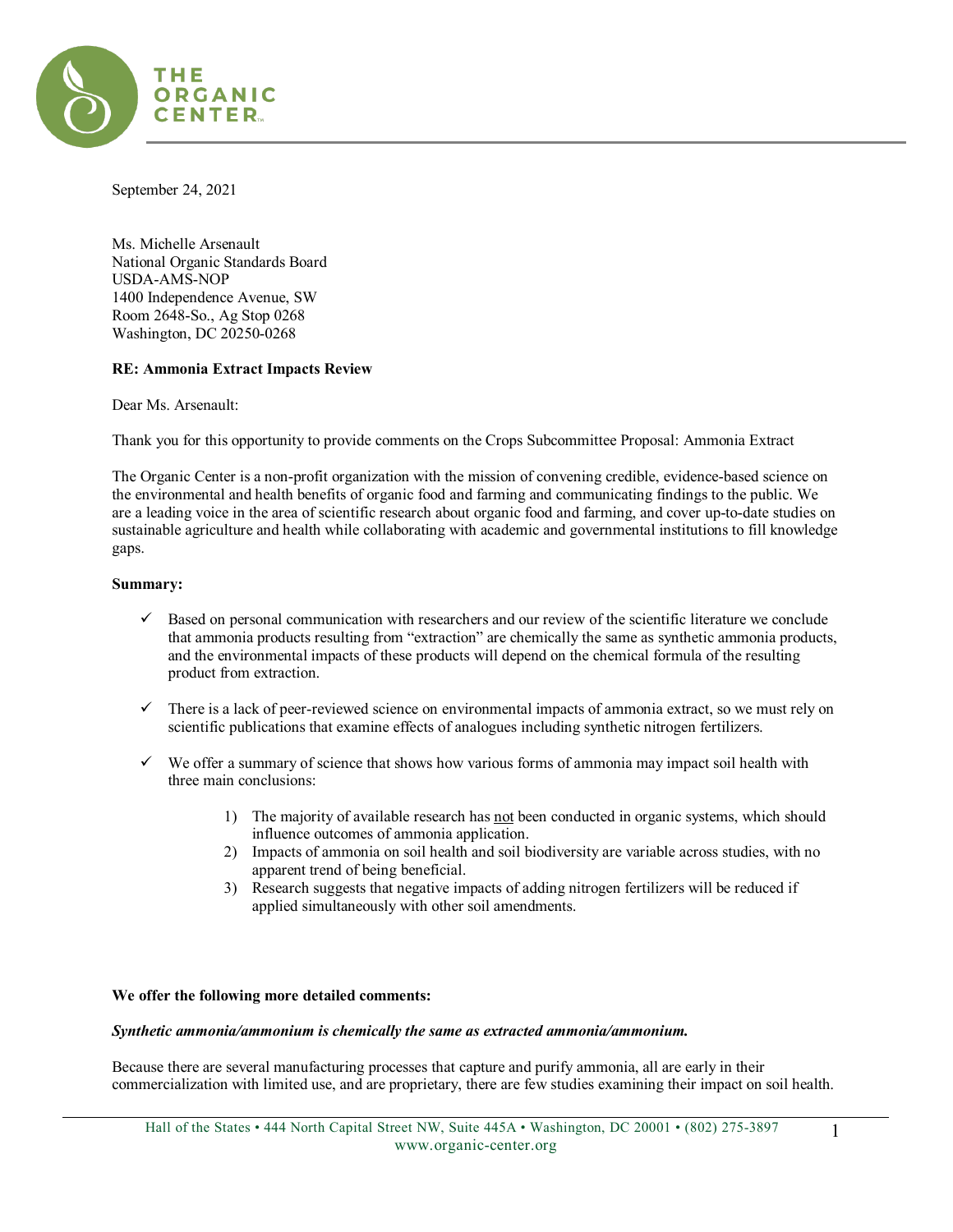

However, because the final products in the extraction of ammonia (NH<sub>3</sub>) and/or ammonium (NH<sub>4</sub><sup>+</sup>) are chemically identical, whether synthetically produced or stripped from a natural source, **the final ammonia product should interact with crops and the environment similarly to synthetically produced ammonium** according to several researchers (personal communication).

Professor Antonio Mallarino, Nutrient Management Research and Extension, Iowa State University: "If the product applied is ammonium, how it was synthesized is irrelevant from the perspective of its effects on soil properties and crop growth or nitrogen uptake, except perhaps for impurities that it may have which may vary with the process to produce it. These impurities usually are not an issue, are very low concentrations, and at normal rates applied should not be a problem even with repeated applications."

Professor John Sawyer, Department of Agronomy, Iowa State University: "if applied to soil as ammonium there would be no difference as the chemical formula is the same. There could be some initial differences if the original source were ammonia, urea, uric acid, manure, from digested manure or digested manure itself, etc. But once ammonium, then the microbial nitrification process would be the same and any long-term soil effects the same."

# *Different ammonia compounds result from different extraction methods:*

To determine environmental impacts of ammonia extract, the chemical formula of the ammonia product must first be defined, as effects depend on the fertilizer type and nature. While the petition defines ammonia extract very broadly as "ammonia and ammonium compounds that have been isolated from processes other than the Haber-Bosch process," the main extraction methods described in the technical report, ammonia stripping and ammonia concentration, reflect two main outputs: one of ammonia concentrated amongst other excising compounds including organic matter, and one of pure ammonium salt solution (ammonia + acid/base; e.g. ammonium sulfate) or dry powder. The technical report describes two manufacturing methods to extract ammonia, however, technological advances will certainly result in more extraction methods, also with various end formulations.

**Importantly, the chemical structure of ammonia from various extraction methods is the same as ammonia that is synthetically produced**. There are many forms of synthetic ammonia and ammonium, and research shows that each has specific impacts on soil health. These differences in soil health impacts are often dependent on the individual components of synthetic formulations. Given that ammonia extract can be produced through a variety of methods, resulting in various formulations of ammonia and non-ammonia components, and that we expect that ammonia extract will vary in its impacts on soil health dependent on its resulting, specific formulations, we cannot lump all forms of "ammonia extract" into an overall assessment.

For instance, "ammonia stripping" generally results in specific ammonia compounds: some variation of ammonium salt depending on the acid used to trap ammonia gas at the end of the stripping process. Ammonia stripping from anaerobic digestion of animal manure, simply put, converts ammonium from organic matter (NH4) to ammonia (NH3) gas, which is then absorbed in an acid solution to create ammonium sulfate\*\* or ammonium nitrate\* (Baldi *et al.* [2018\)](https://www.mdpi.com/2071-1050/10/9/3073/pdf). Further description of the stripping process can be found [HERE](https://link.springer.com/article/10.1007/s40095-018-0283-7) and a simpler explanation from a manure processing company i[s HERE.](https://www.vcm-mestverwerking.be/en/manureprocessing/11321/ammonia-stripping-scrubbing#:%7E:text=The%20stripping%20gas%2C%20which%20is,ammonium%20sulphate%20solution%20is%20formed.)

Importantly, Sigurnjak *et al.* [2019](https://www.sciencedirect.com/science/article/pii/S0956053X19301758) tested the end products from "ammonia stripping" from manure against synthetic ammonium fertilizer equivalents and **found no difference in characterization or performance between the stripped and synthetically produced fertilizers.**

While we recommend additional research, particularly in organic systems, on ammonia extracts to understand their true impacts on soil health, initial hypotheses of their soil impact may be derived from studies looking at synthetic ammonia products and their impacts because their chemical structures are the same.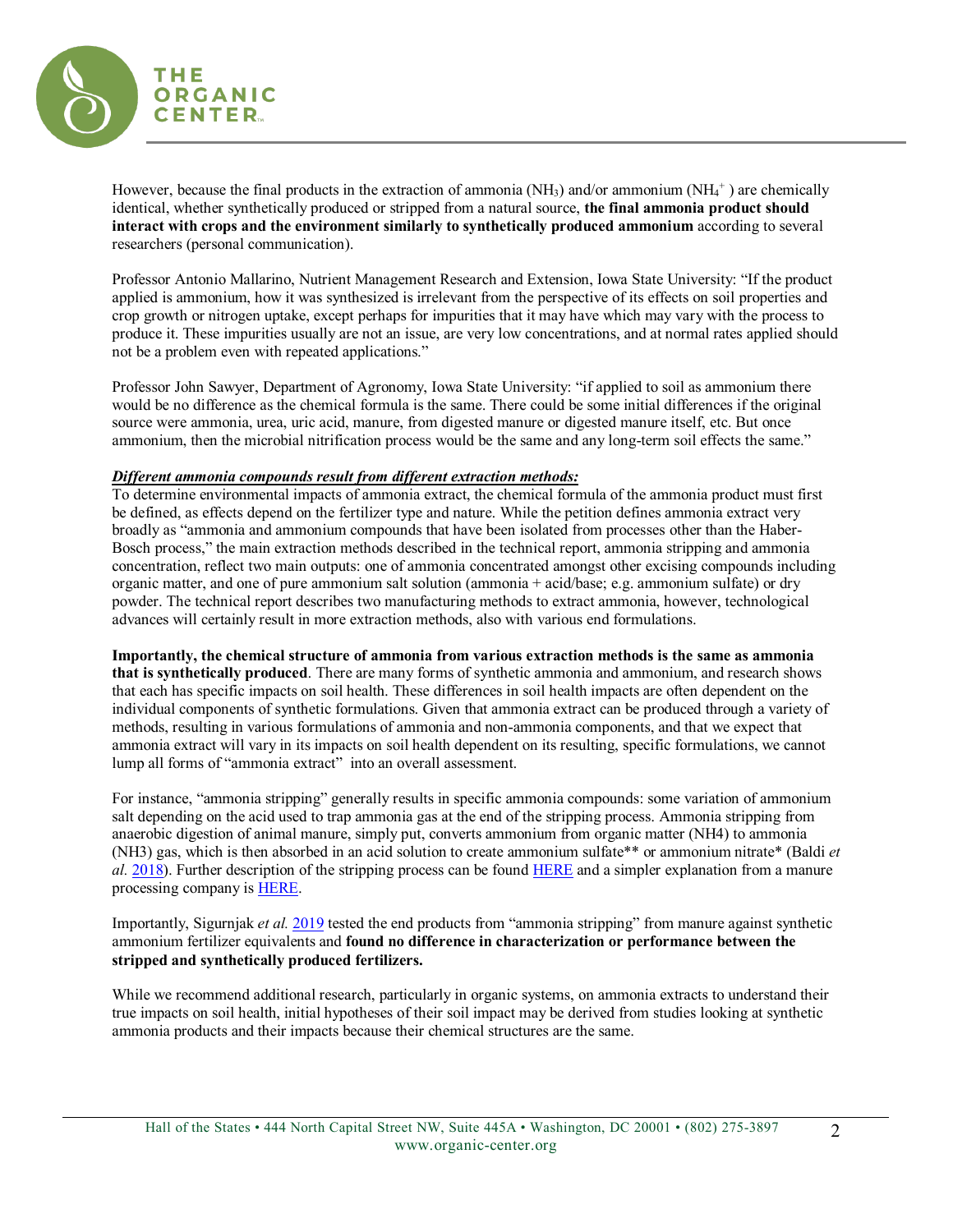

## *The majority of available research has not been conducted in organic systems:*

We agree with NOSB's position that "much more research regarding the use of these materials and of the soil health, plant health, and biological interactions is needed. There is conflicting information from studies on conventional soils and very little research conducted on organic soils."

Two comprehensive meta-analyses that that cover nearly 200 studies combined and have been presented to support that argument that ammonia extract might benefit soil health are based on science primarily conducted in nonorganic systems (Geisseler and Scow [2014;](http://www-sf.ucdavis.edu/files/275520.pdf) de Graff *et al.* [2019\)](https://www.sciencedirect.com/science/article/abs/pii/S0065211319300136). This is important because there is much scientific evidence indicating that organic and conventional soils can differ in their structure, fertility, and biological activity (Wittwer *et al.* [2021;](https://www.science.org/doi/10.1126/sciadv.abg6995) Mullath *et al.* [2020\)](https://www.researchgate.net/publication/339715715_Organic_farming_practices_in_a_desert_habitat_increased_the_abundance_richness_and_diversity_of_arbuscular_mycorrhizal_fungi). For instance, a national assessment of soil properties of conventional versus organic farms across the U.S. shows that overall, organic soil has higher levels of soil organic matter than conventional (mean 8.33% vs 7.37% respectively; Ghabbour *et al.* [2017\)](https://www.sciencedirect.com/science/article/abs/pii/S0065211317300676?via%3Dihub). Because the impact of ammonia products on soil properties is affected by the initial soil properties before use, and because there are differences in baseline soil properties between organic and conventional soils, it is important that ammonia products are tested in organic farming systems to get an accurate understanding of their impacts.

# *Effects of ammonia on soil health and soil biodiversity are variable:*

Several large scale meta-analyses that consider nitrogen cycling and impacts of nitrogen on soil health exhibit much variation in their results. For instance, when comparing nitrogen losses in conventional versus organic, Noll *et al.* [\(2020\)](https://iopscience.iop.org/article/10.1088/1748-9326/ab7029/meta) found no difference between organic and conventional (suggesting that leaching is no greater in one type of system), however the authors also suggest that the high variability and high uncertainty in both systems doesn't allow them to make solid conclusions "on the statistical significance of these potential differences". Similarly, the meta-analysis by de Graff *et al.* [\(2019\)](https://www.sciencedirect.com/science/article/abs/pii/S0065211319300136) also seems plagued by large variation in the data included in their analysis. For example, the study concludes that using nitrogen fertilizers do not have a significantly negative impact on soil health including biodiversity, yet the authors make several statements throughout the paper highlighting the variation in their data:

*"Despite a plethora of studies showing that high rates of synthetic N inputs negatively impact soil bacterial communities …our meta-analysis showed that high N fertilization rates had no significant negative effect on bacterial biodiversity."*

*"While the significant reduction in diversity with higher relative to lower N inputs confirms that fertilizer inputs can negatively affect bacterial diversity…our data underscore that responses are highly variable."*

*"This variability can often be explained by among-study differences in site conditions…where fertilization may differentially affect other factors that mediate soil biodiversity such as soil synthetic properties, plant productivity, plant diversity, and soil organic matter content."*

This variation means that, while there may be benefits to applying ammonia fertilizers to the soil, there are also enough detriments to wash out any strong signal of benefits, and **blanket conclusions cannot be made about the positive or negative impacts of ammonia fertilizer on soil health**. **It is important to consider the scientific literature that shows there are negative impacts.**

### *Some science that shows negative impacts:*

Studies on the impacts of long-term chemical fertilization show a reduction in the diversity of plants and microorganisms, negative impacts on the interactions of plants and soil microbes, and reduced capacity of the soil microbiome to cycle nutrients (Molina-Santiago & Matilla [2020,](https://www.ncbi.nlm.nih.gov/pmc/articles/PMC7415358/) Pierik *et al.* [2011;](https://esajournals.onlinelibrary.wiley.com/doi/full/10.1890/10-0210.1) Cassman *et al.* [2016;](https://www.nature.com/articles/srep23680) Wang *et al.* [2018;](https://www.frontiersin.org/articles/10.3389/fmicb.2018.02424/full) Li *et al.* [2019\)](https://sfamjournals.onlinelibrary.wiley.com/doi/abs/10.1111/1462-2920.14824). Specifically, Wang *et al.* [2018](https://www.frontiersin.org/articles/10.3389/fmicb.2018.02424/full) found that long-term application of N-fertilizers causes an abundance of bacterial groups responsible for the denitrification process, which causes the turnover of nitrogen to increase and results in greater nitrogen loss over time. Essentially, adding more nitrogen fertilizer results in a long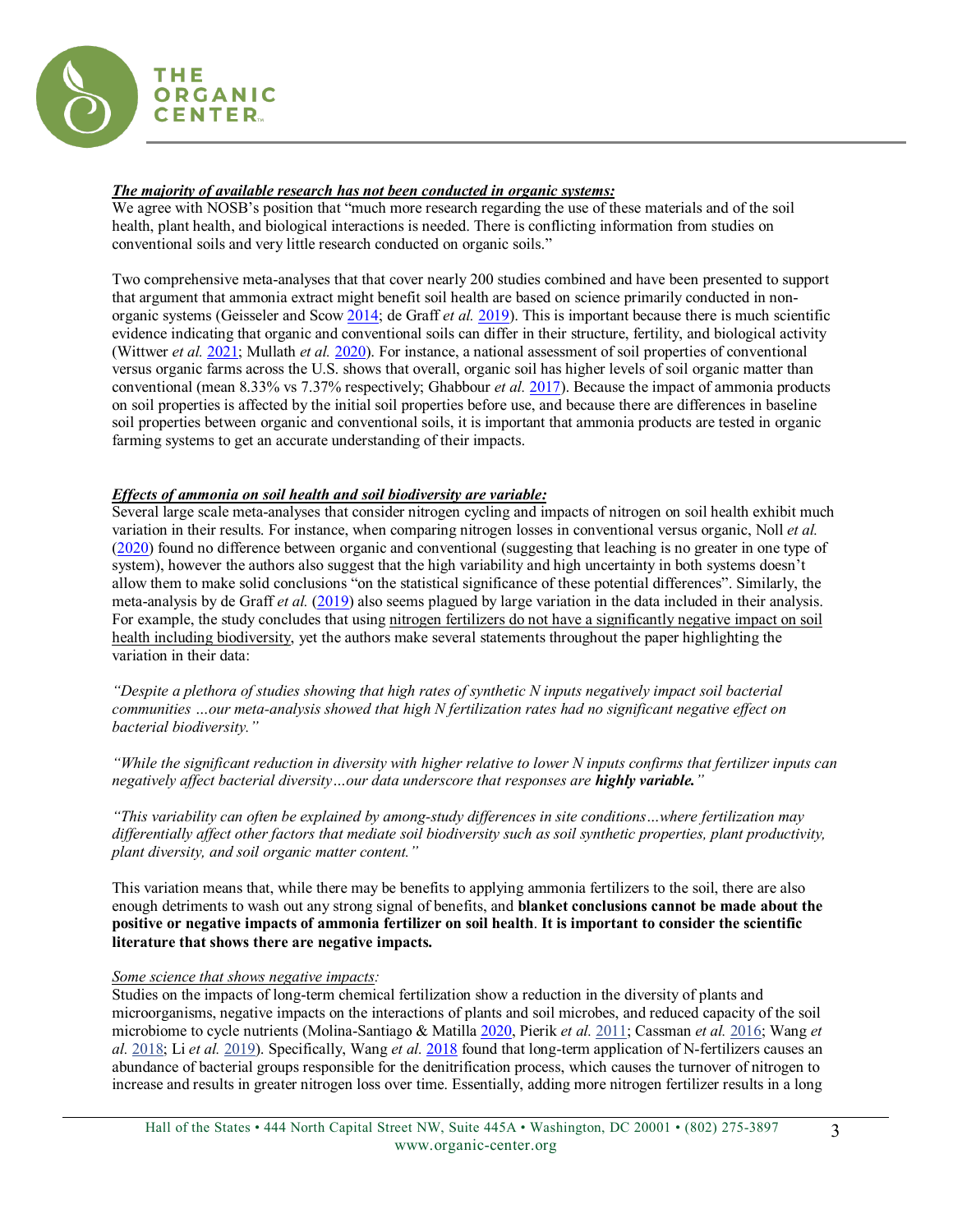

term loss of nitrogen while altering other soil components, like decreasing soil pH and C:N ratio. When soil carbon and nitrogen are reduced in response to the application of chemical fertilizers, beneficial enzymatic activity of the soil also decreases (Ozl[u 2019\)](https://www.nature.com/articles/s41598-019-48207-z#Sec7).

However, de Graff *et al.* [\(2019\)](https://www.sciencedirect.com/science/article/abs/pii/S0065211319300136) argues that nitrogen fertilizer application on farms with high levels of soil organic matter (SOM) will have less of a deleterious impact. This suggests that organic farms will be less impacted by the application of ammonia extract. We argue that this assumption cannot be made because, while research shows that organic farms tend to have more SOM than conventional, there is also variation within the organic system (e.g. 0.5% to 88.9% SOM in organic soil samples; Ghabbour *et al.* [2017\)](https://www.sciencedirect.com/science/article/abs/pii/S0065211317300676?via%3Dihub).

Some studies have found negative impacts of specific fertilizers on soil health such as urea and the two most common products of ammonia stripping: ammonium nitrate and ammonium sulfate.

Urea can be found in raw-manure-based organic soil amendments, particularly in wet forms, and can have negative environmental impacts depending on how it is applied. Singh *et al.* [2013,](https://gvpress.com/journals/IJBSBT/vol5_no1/4.pdf) stated that "urea is consumed by bacteria which convert it to (excrete) anhydrous ammonia and carbon dioxide. Anhydrous ammonia is highly toxic and kills organisms. If urea is applied to the soil surface, the gases quickly dissipate. However, in the presence of high air humidity anhydrous ammonia vapours form. These are heavier than air and can accumulate in low lying areas. If urea is incorporated into the soil, the ammonia gas reacts with water to produce ammonium hydroxide (NH4OH), which has a pH of 11.6. It is highly caustic and causes severe burns. This creates a toxic zone in the immediate vicinity of the applied urea that kills seeds, seedlings and soil dwelling organisms. Within a few days further chemical reactions in the soil release the ammonium ion NH4+, which then follows the same path as naturally occurring ammonium, with any excess nitrate created in this way leached into the environment."

**It should be noted** that support for the use of ammonium extract is often paired with the comparison against excess manure use in organic, suggesting the use of AE would reduce the presence of urea and potential build-up of phosphorus. We agree with points by the NOSB that suggest the systems-based approach that organic farmers must employ does not solely rely on animal manure for fertilizer and that the diversity of practices can balance soil nutrients like phosphorus over time. We offer additional references to strengthen this argument. For instance, Pires *[et al.](https://www.foodprotection.org/files/food-protection-trends/sep-oct-18-pires.pdf)* 2018 conducted a national survey of organic farmers to learn about the use of biological soil amendments of animal origin (BSAAOs- including raw, untreated and treated manure, and compost) and found that manure-based soil amendments were not solely relied upon to manage soil fertility. Only 41.3% of organic farmers applied these soil amendments to forage or grain crops, 50% applied to crops typically cooked or processed, and 60% of organic farmers applied to produce crops to be consumed fresh.

Furthermore, the scientific literature does not indicate that organic farms consistently exhibit excess soil phosphorus. There is no comprehensive study that identifies farming regions with excess phosphorus based on soil sampling, however maps of phosphorus production from animal manure (e.g. CAFOs) and phosphorus application across the U.S. have been created (Bian *et al.* [2021,](https://essd.copernicus.org/articles/13/515/2021/) Spiegal *et al.* [2020\)](https://www.sciencedirect.com/science/article/pii/S0308521X19311679). It is noteworthy that that the locations of excess phosphorus application do not match up with current organic hotspots, but rather more so with organic coldspots (see Marasteanu and Jaenick[e 2018\)](https://www.researchgate.net/profile/Edward-Jaenicke/publication/323151836_Economic_impact_of_organic_agriculture_hotspots_in_the_United_States/links/5aabc63fa6fdcc48f2b131f7/Economic-impact-of-organic-agriculture-hotspots-in-the-United-States.pdf). And proper soil fertility management with practices like implementing diverse crop rotations and diversifying organic soil amendments can help reduce the P-loading (Cavigelli *et al.* [2013\)](https://pubag.nal.usda.gov/download/56522/PDF)

When compared to organic amendments, synthetic ammonium nitrate reduced soil nematodes involved in nutrient cycling (Wang *et al.* [2006\)](https://www.sciencedirect.com/science/article/abs/pii/S0929139305001290). And Singh *et al.* [2013](https://gvpress.com/journals/IJBSBT/vol5_no1/4.pdf) describes the interaction of ammonium nitrate as thus: "The nitrates are consumed by soil organisms, leached, or converted to nitrogen gas and volatized. The free oxygen produced through these processes oxidizes the organic matter of the soil and again causes a low level "combustion" (burning) of the organic matter. This is a purely chemical reaction which depletes the organic matter."

"Ammonium sulfate (NH4)2SO4 contains 24% sulfur. In the soil, [sulfur] interacts with water to produce sulfuric acid (H2SO4). Sulfuric acid has a pH of less than 1 and it is extremely toxic and kills organisms. Hydrogen ions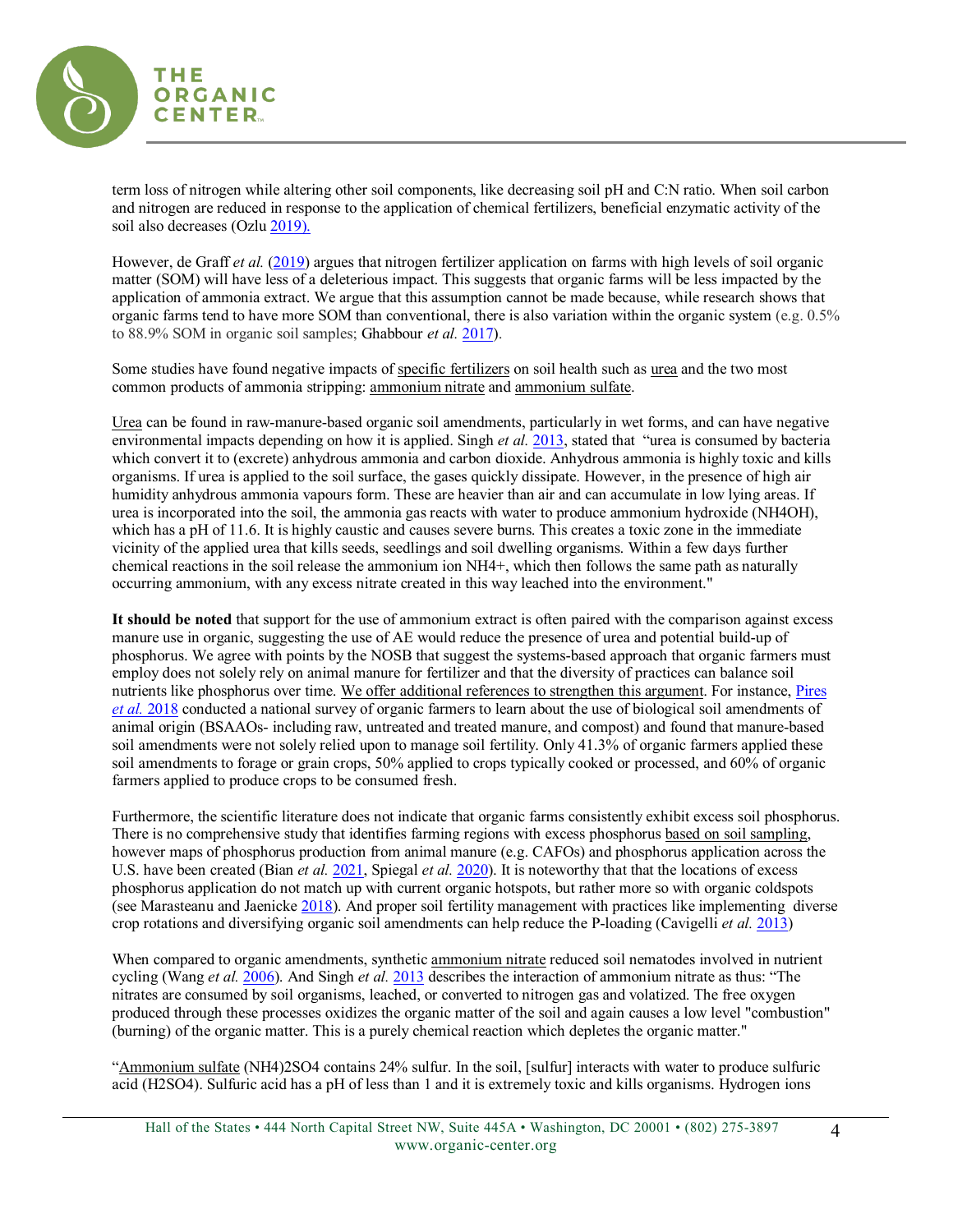

released from the acid replace alkaline elements on the cation exchange sites, depleting the soil of nutrients. The free oxygen produced in this reaction oxidizes the organic matter of the soil and causes a low level 'combustion' (burning) of the organic matter. This is a purely chemical reaction which depletes the organic matter. In calcareous soils (soil with excess calcium) the sulfuric acid reacts with calcium carbonate (CaCO3) to form gypsum (CaSO4). Gypsum is a salt and attracts water to itself and away from soil organisms and plant roots. In anaerobic conditions gypsum and water form hydrogen sulfide (H2S), which is a toxic gas," (Singh *et al.* [2013\)](https://gvpress.com/journals/IJBSBT/vol5_no1/4.pdf).

### *Negative impacts of nitrogen fertilizers are reduced when applied with other soil amendments:*

The negative consequences associated with the use of nitrogen fertilizers are more apparent when they're applied in isolation and using these fertilizers in simultaneous combination with other organic amendments or compounds can help reduce adverse effects by adding important carbon to the soil and balancing pH and beneficial microbial populations (Singh [2018\)](https://www.mdpi.com/2073-4395/8/4/48). This is supported by Tully and McAskill [\(2019\)](https://link.springer.com/article/10.1007/s13165-019-00275-1) who conducted a meta-analysis with only organic studies and found that using a combination of organic amendments had a larger benefit on soil health than using only one amendment type. And de Graff *et al.* [\(2019\)](https://www.sciencedirect.com/science/article/abs/pii/S0065211319300136) also found that soil "bacterial diversity increased ( $\sim 6\%$ ) when N was applied as an [organic fertilizer](https://www.sciencedirect.com/topics/agricultural-and-biological-sciences/organic-fertilizer) or as a combination of inorganic and organic N fertilizers."

### *Glossary of terms: the most commonly used forms of ammonia/ammonium fertilizers*

Anhydrous Ammonia- Anhydrous means without water. Ammonia is a gas that when compressed at atmospheric pressure and takes on a liquid form that can be injected into soil for fertilization (note that this form is still NH3 in its pure molecular formula, it is not combined with water in this form, though it is liquid). Once injected under the soil surface, the ammonia (NH3) expands into a gas and will combine quickly with any water present in the soil resulting in the production of ammonium (NH4). (Se[e HERE](https://www.extension.purdue.edu/extmedia/ay/ay-204.html#:%7E:text=Ammonia%20(NH3)%20and%20Ammonium%20(NH4)%20Forms&text=When%20anhydrous%20is%20applied%2C%20the,injected%20under%20the%20soil%20surface.) and [HERE](https://nasdonline.org/1085/d000875/using-agricultural-anhydrous-ammonia-safely.html) for more information)

Aqua Ammonia- This form of ammonia is basically anhydrous ammonia mixed with a small amount of water that converts NH3 to NH4, which reduces the storage pressure of anhydrous ammonia, making it easier to handle. There isn't enough water in this solution to combine with all NH3 molecules, so there is still some free form (anhydrous) ammonia remaining in this solution that can escape into the air. This means that it must also be injected into the soil.

\*Ammonium Nitrate- Ammonium nitrate (NH4NO3), a water soluble 50/50 mixture of ammonium and nitrate, is commonly used in fertilizers, pesticides and as an oxidizer in explosives. A concentrated liquid form to be used as a fertilizer is **formed from a reaction between ammonia gas and nitric acid**. Plants readily uptake nitrate in its water soluble form, while ammonium has to first be converted to nitrate by soil microorganisms. Essentially no ammonia volatilization occurs making this a more attractive fertilizer option than urea.

\*\*Ammonium sulfate- **Made from reaction between ammonia gas and sulfuric acid (NH4)2SO4**. It is an inorganic salt that is used as a dry-form fertilizer, particularly for alkaline soils that benefit from lowering the pH. Ammonium sulfate provides sulfur, an essential plant nutrient.

Diammonium phosphate- **Made from reaction between ammonia gas and phosphoric acid (NH4)2HPO4**). Temporarily increasing soil pH, but over time decreases it, acidifying the soil. Phosphammite is the closest naturally occurring compound, which is related to bat guano.

Urea- Created in vitro via the liver which breaks proteins down into carbon dioxide, water and ammonia. Ammonia is toxic in vitro and so it is recombined with carbon and oxygen to produce urea (CH4N2O or also written as CO(NH2)2). Urea is often used as a component of fertilizer because it is a very nitrogen rich. Once in the soil, urea breaks down into ammonium (NH4) which is taken up by plants. Through oxidation, soil bacteria can break it down further into nitrates, which are also taken up by plants as nutrients. Urea passes through both ammonia and ammonium phases and when it is an ammonia gas, it can be released into the air.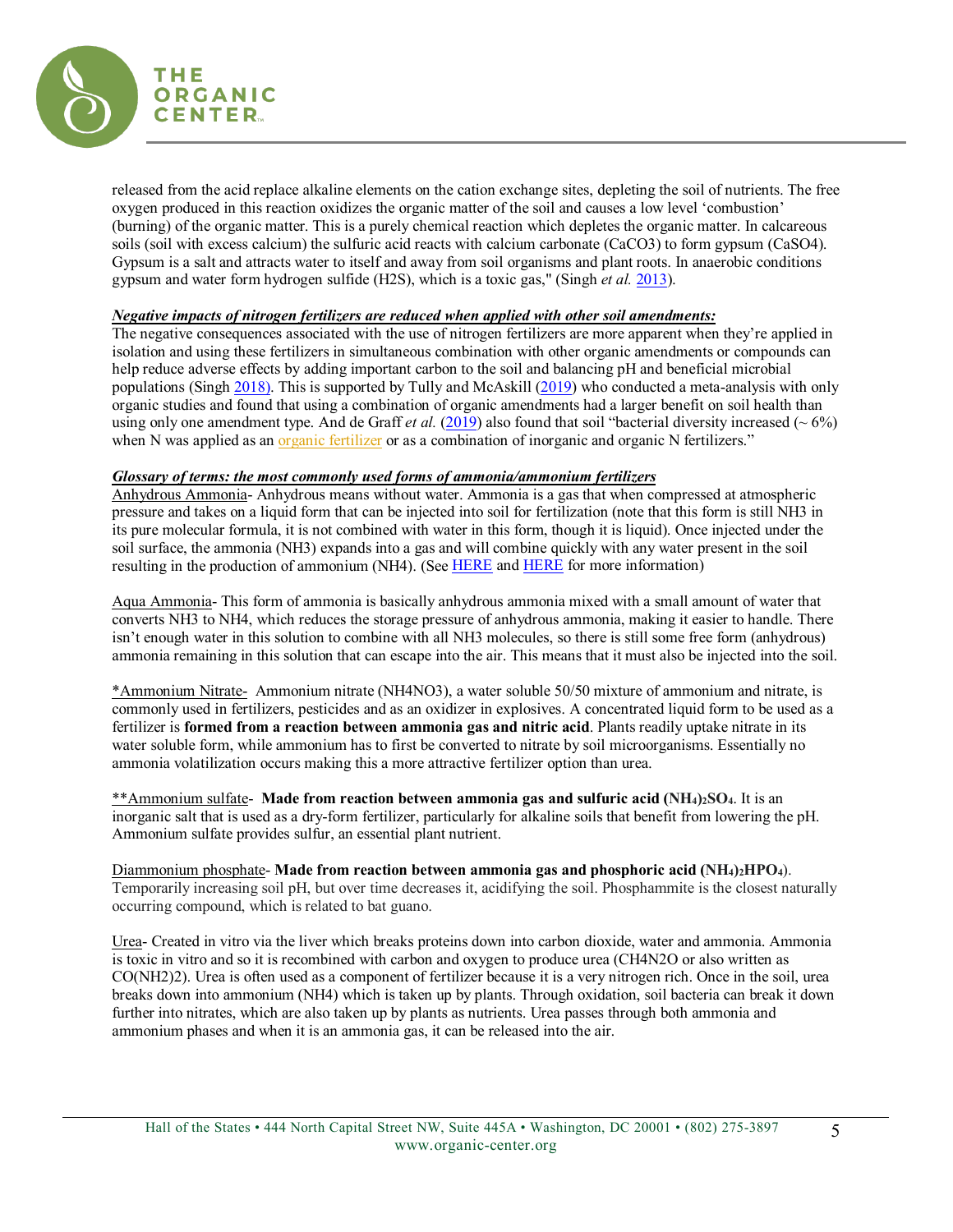

Respectfully submitted,

₽ z= 1 Jessi**ca/Shade** 

Director of Science Programs The Organic Center

6